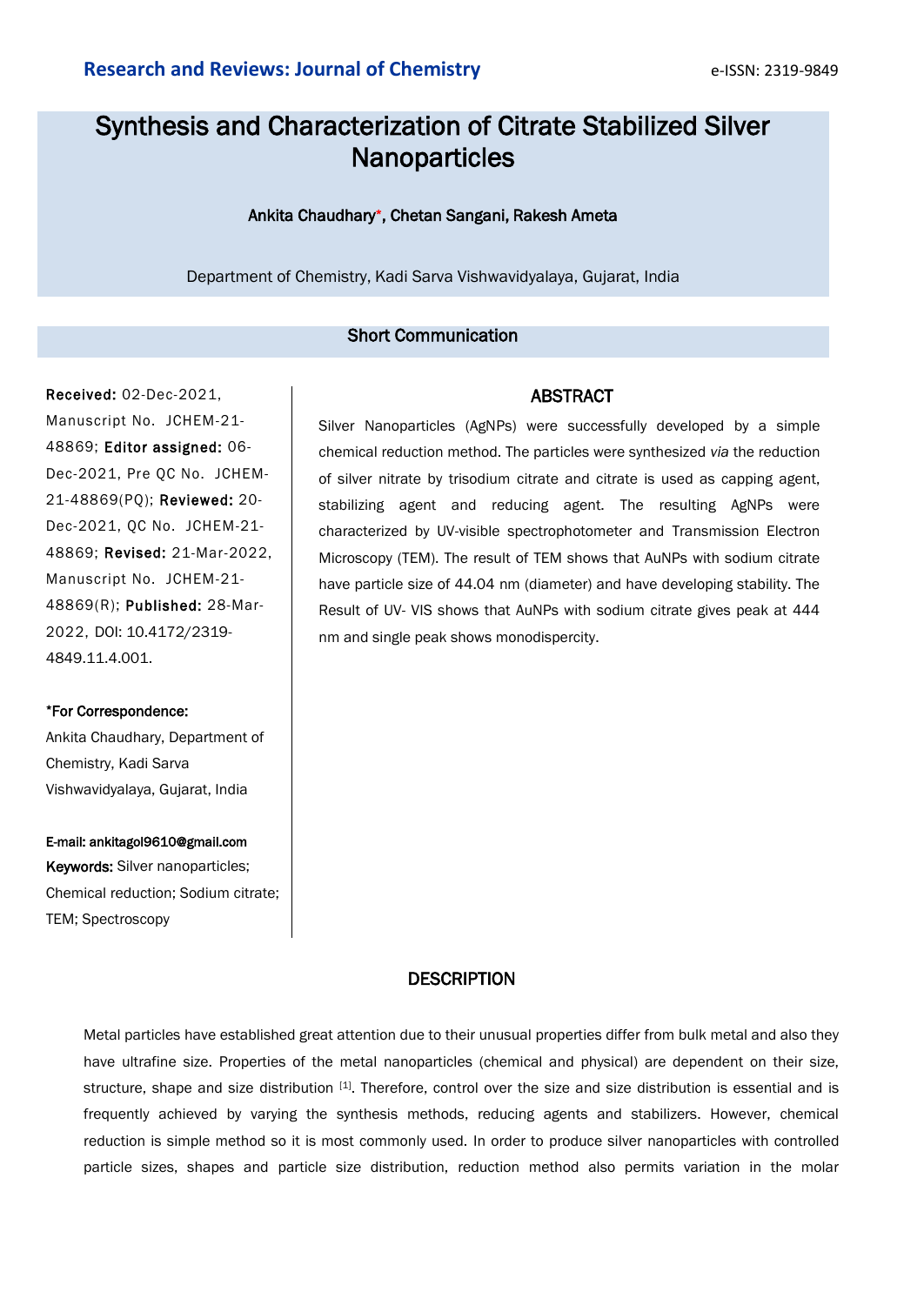## **Research and Reviews: Journal of Chemistry <b>Example 24 and 24 and 24 and 24 and 24 and 25 and 26 and 26 and 26 and 26 and 26 and 26 and 26 and 26 and 26 and 26 and 26 and 26 and 26 and 26 and 26 and 26 and 26 and 26 and 2**

concentration of the reactant, dispersant and accelerate rate of reactant [2]. The size, shape and particle size distribution powerfully depend on the nature of the reducing agent so the selection of suitable reducing agent is also a crucial factor, as. Silver nanoparticles (Ag-NPs or nanosilver) have attracted increasing interest because of their distinctive physical, chemical and biological properties compared to their macro-scaled counterparts. Silver nanoparticles are the theme of researchers thanks to their distinctive properties (e.g. size, form and antimicrobial properties). Ag-NPs have distinctive physico-chemical properties, with a high electrical and thermal conduction, surface-enhanced Raman scattering, chemical stability, catalytic activity and nonlinear optical behavior. Ag-NPs exhibit wide-ranging spectrum bactericidal and fungicidal activity. Silver Nitrate (AgNO<sub>3</sub>) and Trisodium citrate were purchased from Sigma-Aldrich [3]. Aqueous solutions and stock solutions were prepared by using double distilled water.

#### Synthesis and characterization of Ag NPs

The citrate stabilized AgNPs were prepared *via* chemical reduction method in which 1 mM AgNO<sub>3</sub> is reduced by 1% trisodium citrate and citrate is act as reducing agent, capping agent also stabilizing agent. The colour of AgNPs solution is observed from colourless to yellow. Here the citrate ions reduce the Ag+1 ion to neutral Ag atoms. The colour observed of solution after the procedure from colorless to yellow colour which confirm the presence of silver nanoparticles. Characterization of silver nanoparticles was done *via* UV-visible spectrophotometer and Transition Electron Microscope (TEM) (Figure 1).

Figure 1. Synthesis of citrate capped silver nanoparticles.



The solution of silver nanoparticles which were made by adding 1 mM silver nitrate and 1% citrate was characterised by Uv-visible spectroscopy and TEM. In our work we prepared silver nanoparticles solution which is colourless at time after synthesis. Citrate containing AgNPs solution has COO-negatively charged group on the surface of Ag. We analysed this solution by UV-visible spectroscopy and there was no peak observed so we considered there was no formation of silver nanoparticles. After 2 days we observed peak at 422 nm and colour was light yellow, then after 5 days there was a peak at 444 nm then after 8 days absorbance peak was at 439 nm and colour became more yellowish then after 14 days the absorbance peak observed at 433 nm and colour became greenish yellow then there was no change observed in absorbance after some days. So here we can see

RRJCHEM| Volume 11| Issue 3| March, 2022 2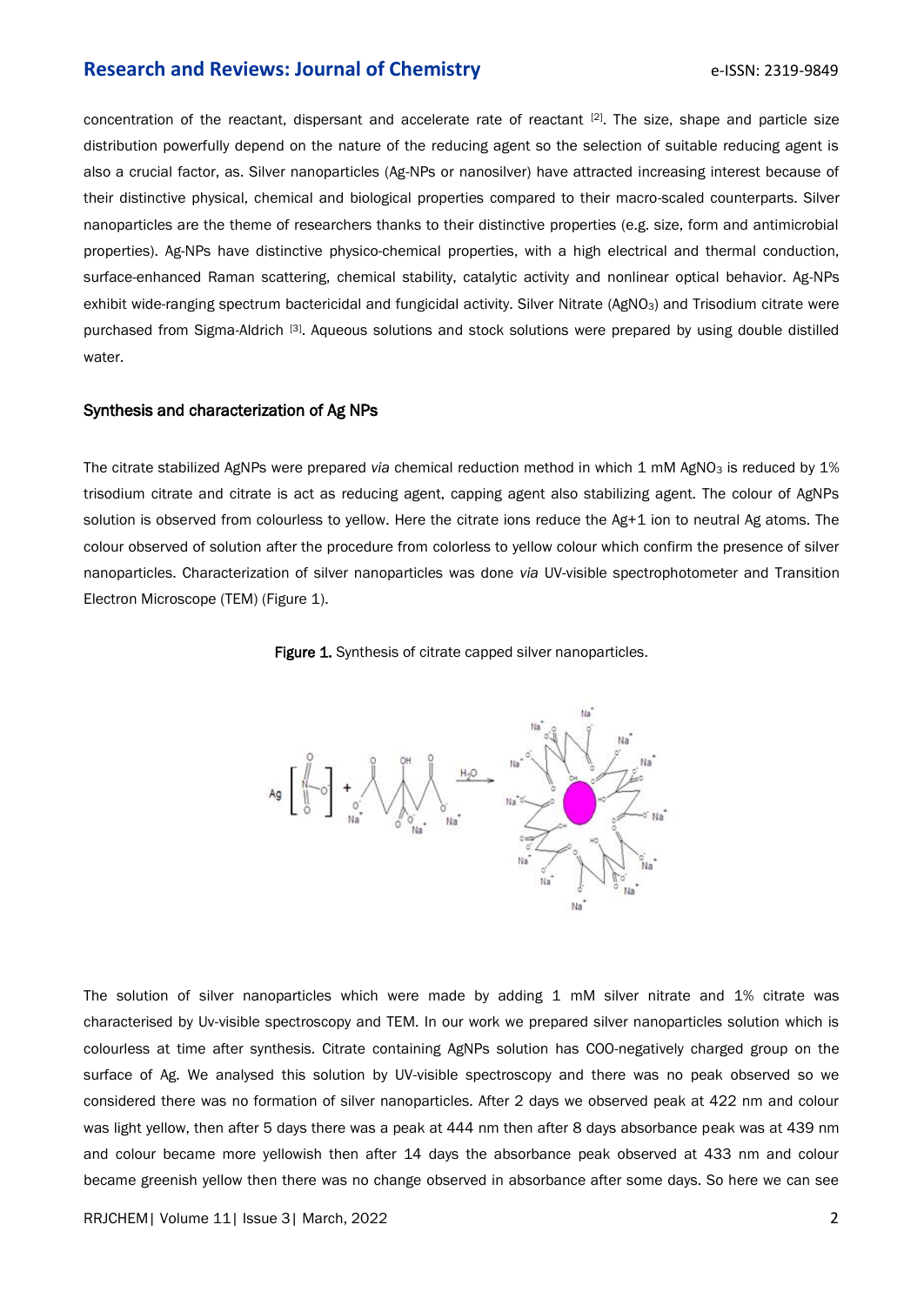# **Research and Reviews: Journal of Chemistry <b>Example 24 and 24 and 24 and 24 and 25 and 25 and 26 and 26 and 26 and 26 and 26 and 26 and 26 and 26 and 26 and 26 and 26 and 26 and 26 and 26 and 26 and 26 and 26 and 26 and 2**

that the absorbance become higher when days go but absorbance is higher on 8th days. Further we analyzed the formation of silver nanoparticles. Increase in wavelength indicated that particles size also increased. TEM analysis gives the particles size and shape and from TEM analysis we considered the silver nanoparticles were in 44.04 nm in diameter (size) and spherical in shape (Figures 2-4)<sup>[4, 5]</sup>.





Figure 3. Absorbance peak of citrate capped silver nanoparticles with time.



Figure 4. TEM images of citrate capped silver nanoparticles made by adding 1mM silver nitrate and 1 % citrate.